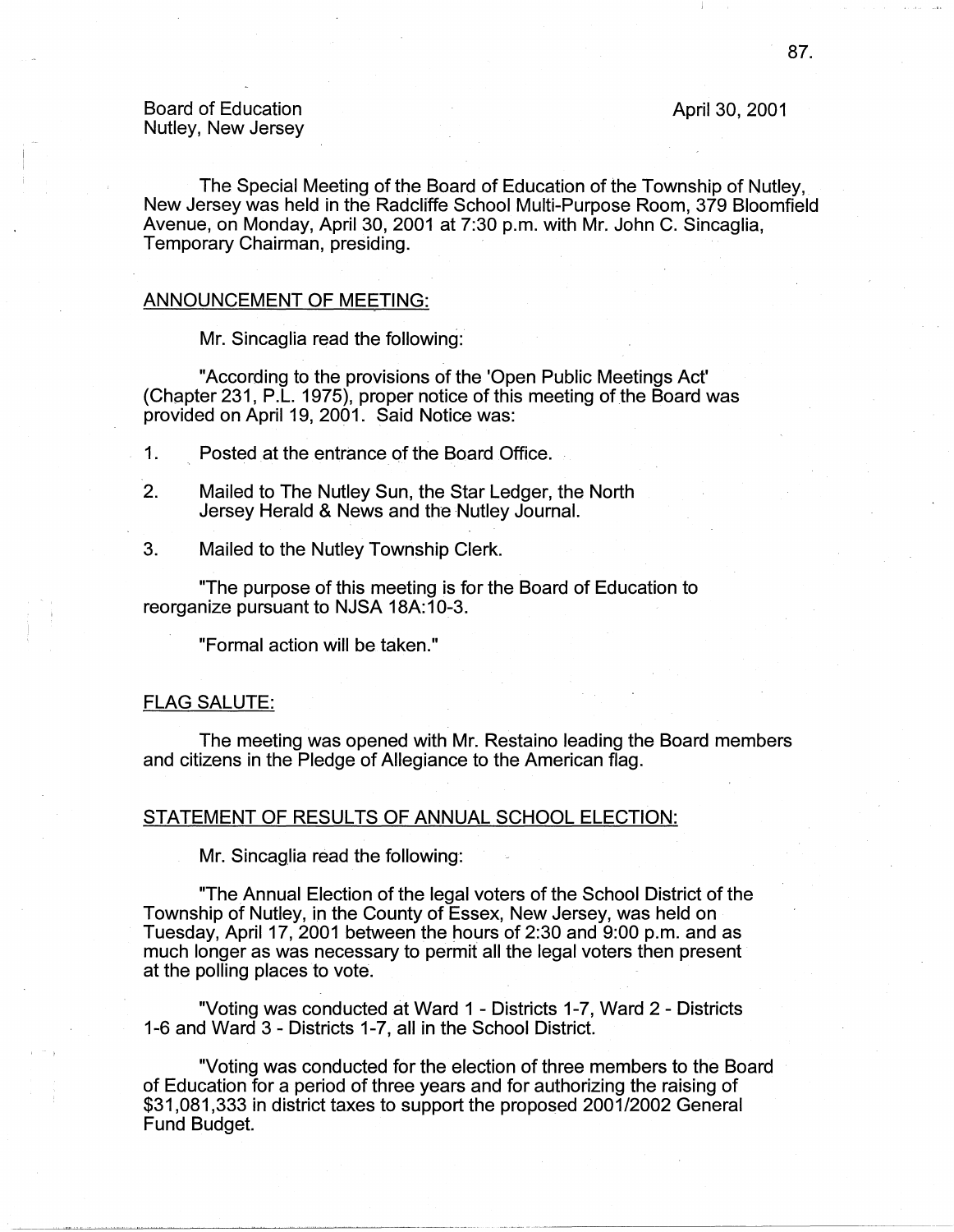"The results of the election were as follows:

Mr. Sincaglia stated that there was an amendment to the results due to the fact that the Board received formal notification that the numbers changed by one vote. Mr. Sincaglia then read the updated totals.

#### Candidates for 3-year terms

| 818 votes   |
|-------------|
| 1,836 votes |
| 1,823 votes |
| 1,934 votes |
|             |

Mr. Sincaglia stated that there was one write-in vote for Flo Carpenter.

"The candidates elected were: Alan Genitempo, Gerard M. Parisi and Philip T. Casale for three-year terms.

"The votes for the General Fund portion of the budget were as follows:

| .,<br>÷ |  |
|---------|--|
| Ń.<br>ć |  |

1,627 votes 738 votes

"The question of the tax levy was approved.

"A copy of this report will be entered in the official minutes of the Board of Education."

# ADMINISTRATION OF OATH TO NEW BOARD MEMBERS:

Mr. Sincaglia administered the Oath of Office to Dr. Philip T. Casale, Mr. Alan Genitempo, and Mr. Gerard M. Parisi.

Mr. Sincaglia welcomed all as members of the Board of Education.

#### CALL OF ROLL:

The members present at roll call were: Mrs. Maria Alamo, Mr. John Cafone, Dr. Philip T. Casale, Mr. Alan Genitempo, Mr. Vincent A. Moscaritola, Dr. Gerard M. Parisi, Mr. Joseph C. Pelaia, Mrs. Agnes Roncaglio, and Mr. Alfred R. Restaino, Jr.

#### ELECTION OF PRESIDENT:

Mr. Sincaglia declared nominations open for the office of President.

Mr. Restaino placed the name of Dr. Philip T. Casale in nomination for President, noting that Dr. Casale had served as Vice-President last year and has proven to be an asset to the Board as well as the community. He noted that Dr. Casale possessed all the necessary qualities to take on this position.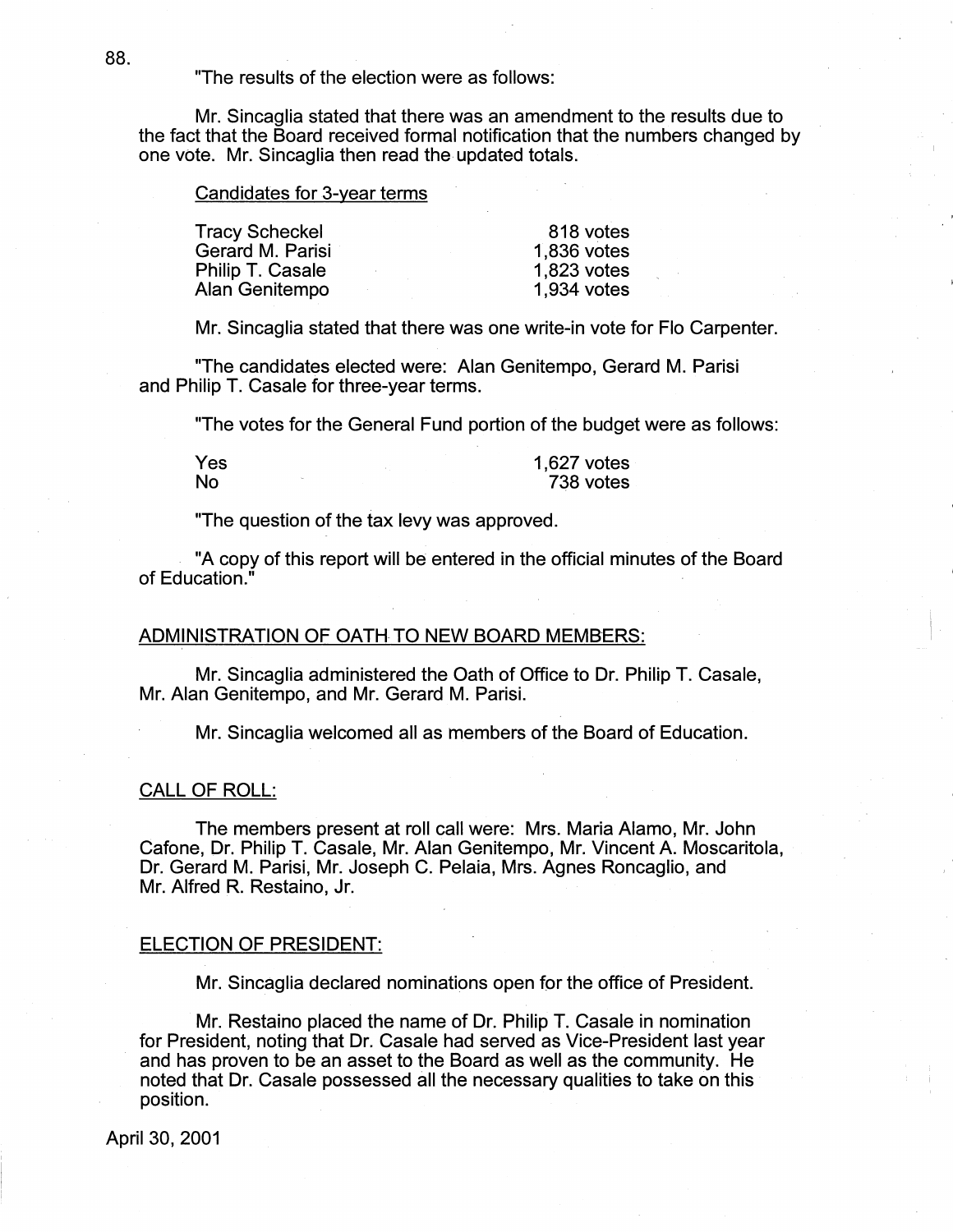Mr. Pelaia moved that a unanimous ballot be declared for Dr. Philip T. Casale for President, seconded by Mr. Moscaritola and unanimously approved by the Board.

# ELECTION OF VICE-PRESIDENT:

Dr. Casale declared nominations open for the office of Vice-President.

Mrs. Alamo placed the name of John Cafone in nomination for Vice-President, noting that during her first year of serving on the Board she had admired Mr. Cafone's levels of character and professionalism. She added that as she sat on committees with him she found him to be a fair individual who not just hears but listens as well. She stated that there is no one more qualified· to lead the Board should it be necessary.

Mr. Restaino moved that a unanimous ballot be declared for John Cafone for Vice-President, seconded by Mrs. Roncaglio and unanimously approved by the Board.

Dr. Casale thanked his colleagues on the Board for this honor of serving as President. He also thanked his family for all their support.

Dr. Casale added that he would particularly like to thank Mr. Pelaia who served as his mentor by demonstrating his leadership abilities.

#### HEARING OF CITIZENS (Resolutions Only):

None

## ADOPTION OF SCHEDULE OF MEETINGS:

Mrs. Alamo presented and moved the adoption of the following resolution, seconded by Mr. Pelaia. On a roll call vote the resolution was unanimously adopted:

BE IT RESOLVED, That the regular monthly meetings of the Board of Education of the Township of Nutley be held on the fourth Monday of each month, except as noted otherwise, and

BE IT FURTHER RESOLVED, That, in accordance with the requirements of the Open Public Meetings Act of 1975, the following schedule of meetings be adopted. (Schedule A)

# ADOPTION OF POLICIES:

Mr. Cafone presented and moved the adoption of the following resolution, seconded by Mr. Pelaia. On a roll call vote the resolution was unanimously adopted:

. April 30, 2001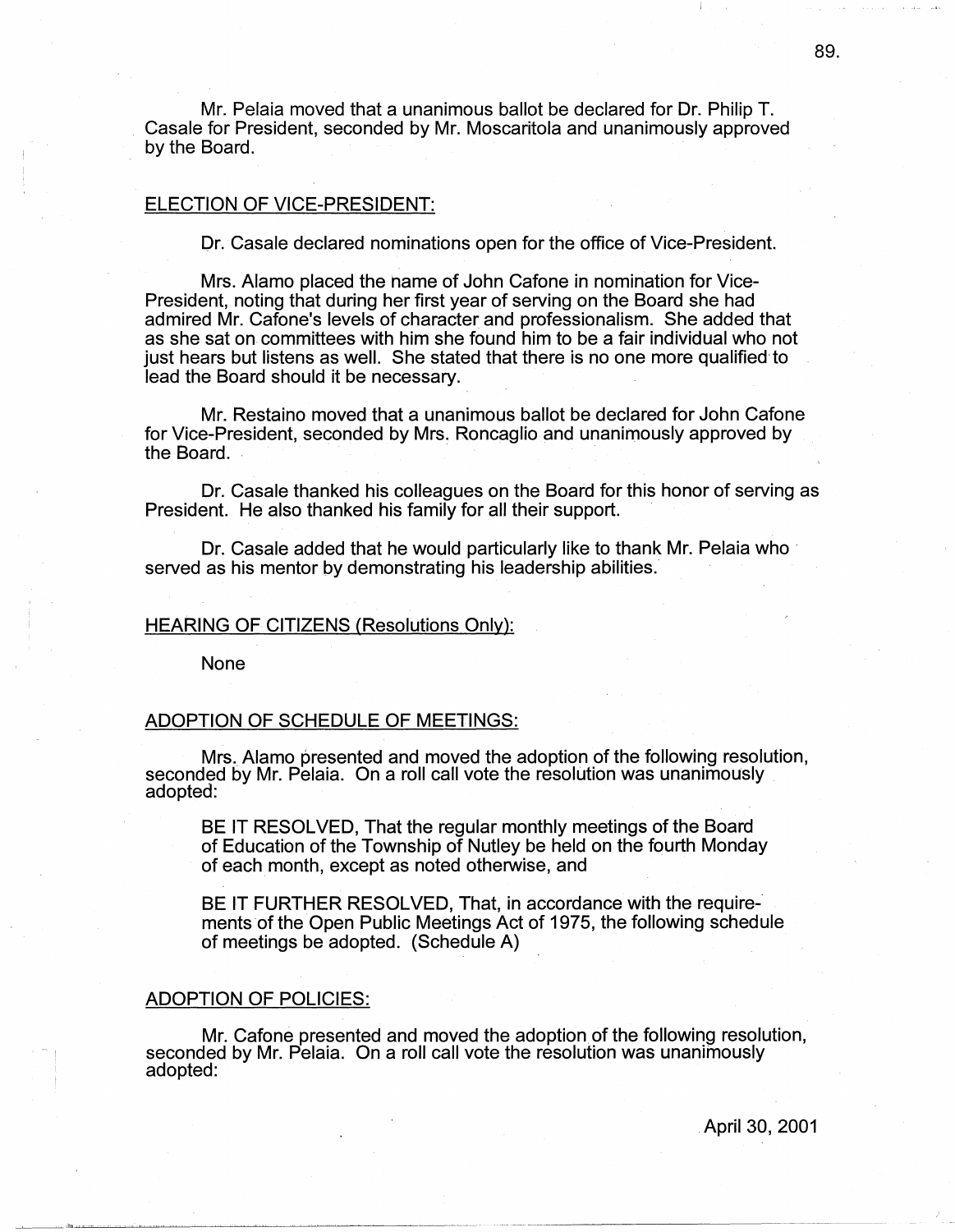BE IT RESOLVED, That the Board of Education of the Township of Nutley hereby adopts for the ensuing year all Bylaws and Policies, Rules and Regulations currently in force.

I  $\mathbb{R}^3$ 

# DESIGNATION OF OFFICIAL NEWSPAPER:

Mr. Cafone presented and moved the adoption of the following resolution. seconded by Mr. Pelaia. On a roll call vote the resolution was unanimously adopted:

BE IT RESOLVED, That the Board of Education designates The Nutley Sun as the official newspaper for meeting notices and hereby directs the Board Secretary to also send meeting notices to the Nutley Journal, Star Ledger and the North Jersey Herald and News.

# DEPOSITORY OF ELEMENTARY SCHOOL SAVINGS ACCOUNTS:

Mr. Genitempo presented and moved the adoption of the following resolution, seconded by Mr. Pelaia. On a roll call vote the resolution was unanimously adopted:

BE IT RESOLVED, That Valley National Bank be designated as the official depository for the 2001/2002 school year for individual student savings accounts to which deposits are made through the elementary schools.

# DEPOSITORY OF SCHOOL FUNDS - Valley National Bank:

Mr. Moscaritola presented and moved the adoption of the following resolution, seconded by Mr. Pelaia. On a roll call vote the resolution was unanimously adopted:

BE IT RESOLVED, That Valley National Bank be designated the official depository for the following accounts of the Nutley Board of Education for the 2001/2002 school year, and

BE IT FURTHER RESOLVED, That the following officers of the various accounts be authorized to sign checks drawn on the accounts, effective April 30, 2001:

Board of Education, N.J. Unemployment John C. Sincaglia or Insurance Trust Fund Account Jean Unglaub

Nutley High School Class of 1997

John C. Sincaglia and Kathleen C. Serafino

or Jean Unglaub

90.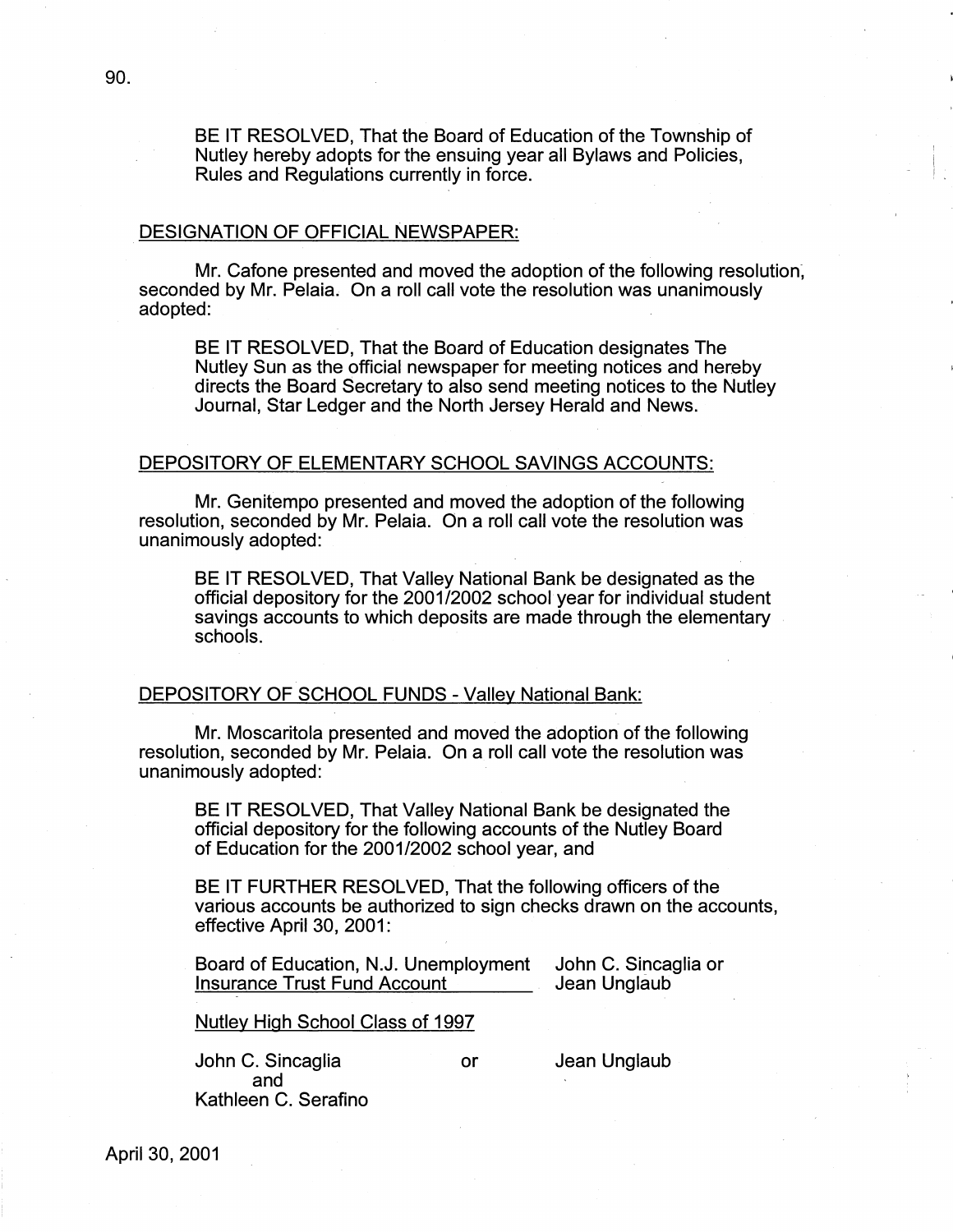Nutley High School Athletic Account

Angelo Frannicola

and Joseph Zarra or Joseph Affinito

School Accounts

Nutley High School

Franklin School

Lincoln School

Radcliffe School

Spring Garden School

Washington School

Yantacaw School

Joseph Zarra or Gregory Catrambone and Jacqueline Camelia

John Calicchio or Margaret Murray and Bettina Hopkins

Dorothy Mutch and Linda Zembrzuski

. Mariana Franciosa and Beverly Cullari

Rosemary Clerico and Sophie Caprio

Addie Maffei Boyd and Geralynn Dwyer

Marylou Dowse and JoAnn Luzzi

Mrs. Roncaglio left the meeting at 7:40 p.m.

# DEPOSITORY OF SCHOOL FUNDS - First Union Bank:

Dr. Parisi presented and moved the adoption of the following resolution, seconded by Mr. Restaino. On a roll call vote the resolution was unanimously adopted:

BE IT RESOLVED, That the First Union Bank be designated as the official depository for the following accounts of the Nutley Board of Education for the 2001/2002 school year, and

91.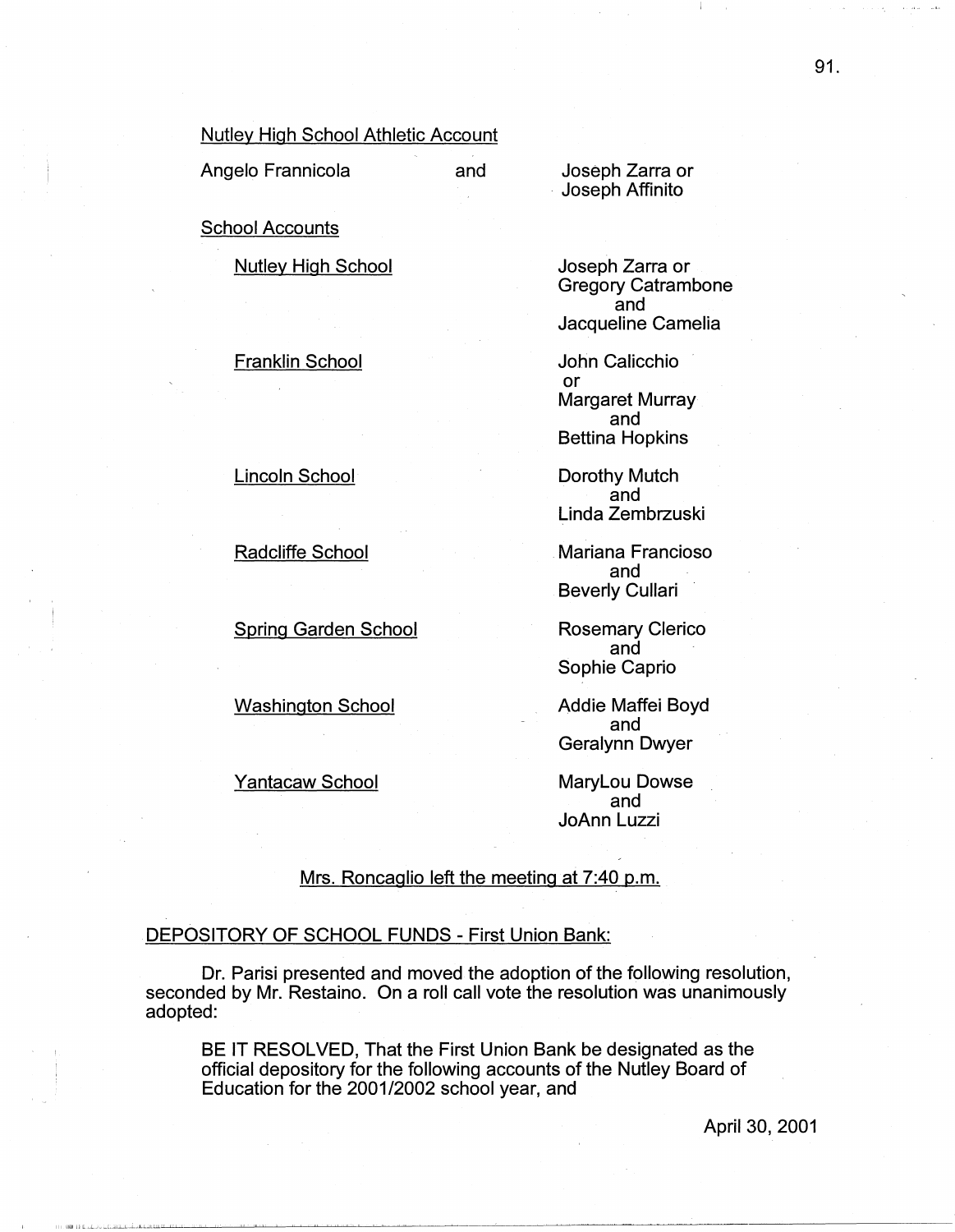BE IT FURTHER RESOLVED, That the following officers of the various accounts be authorized to sign checks drawn on the accounts effective April 30, 2001:

Board of Education General Account

Primary Signatory

## Alternate Signatory

Philip T. Casale, President

or John Catone, Vice-President

or Jean Unglaub, Manager of Accounts

or Jean Unglaub, Manager of Accounts

John C. Sincaglia, Secretary

David Wilson, Treasurer of School Moneys

Board of Education Salary Account

John C. Sincaglia, Secretary

David Wilson, Treasurer of School Moneys

Board of Education Cafeteria Account

John C. Sincaglia, Secretary

or Jean Unglaub, Manager of Accounts

BE IT FURTHER RESOLVED, That the First Union Bank be authorized to accept facsimile signatures of the check signing machine.

# INVESTMENT OF FUNDS:

Dr. Parisi presented and moved the adoption of the following resolution, seconded by Mr. Restaino. On a roll call vote the resolution was unanimously adopted:

BE IT RESOLVED, That the Secretary/Business Administrator, with the approval of the Superintendent of Schools, be authorized to invest surplus funds of the Board of Education and funds which will be available for a determinate period of time in U.S. Government and Agency Securities, Business Savings Accounts of our designated depository, and Certificates of Deposit and Repurchase Agreements of our local banks, and in any other securities designated by law.

#### APPOINTMENT OF AUDITOR - 2001/2002 School Year:

Mr. Restaino presented and moved the adoption of the following resolution, seconded by Mr. Pelaia. On a roll call vote the resolution was unanimously adopted: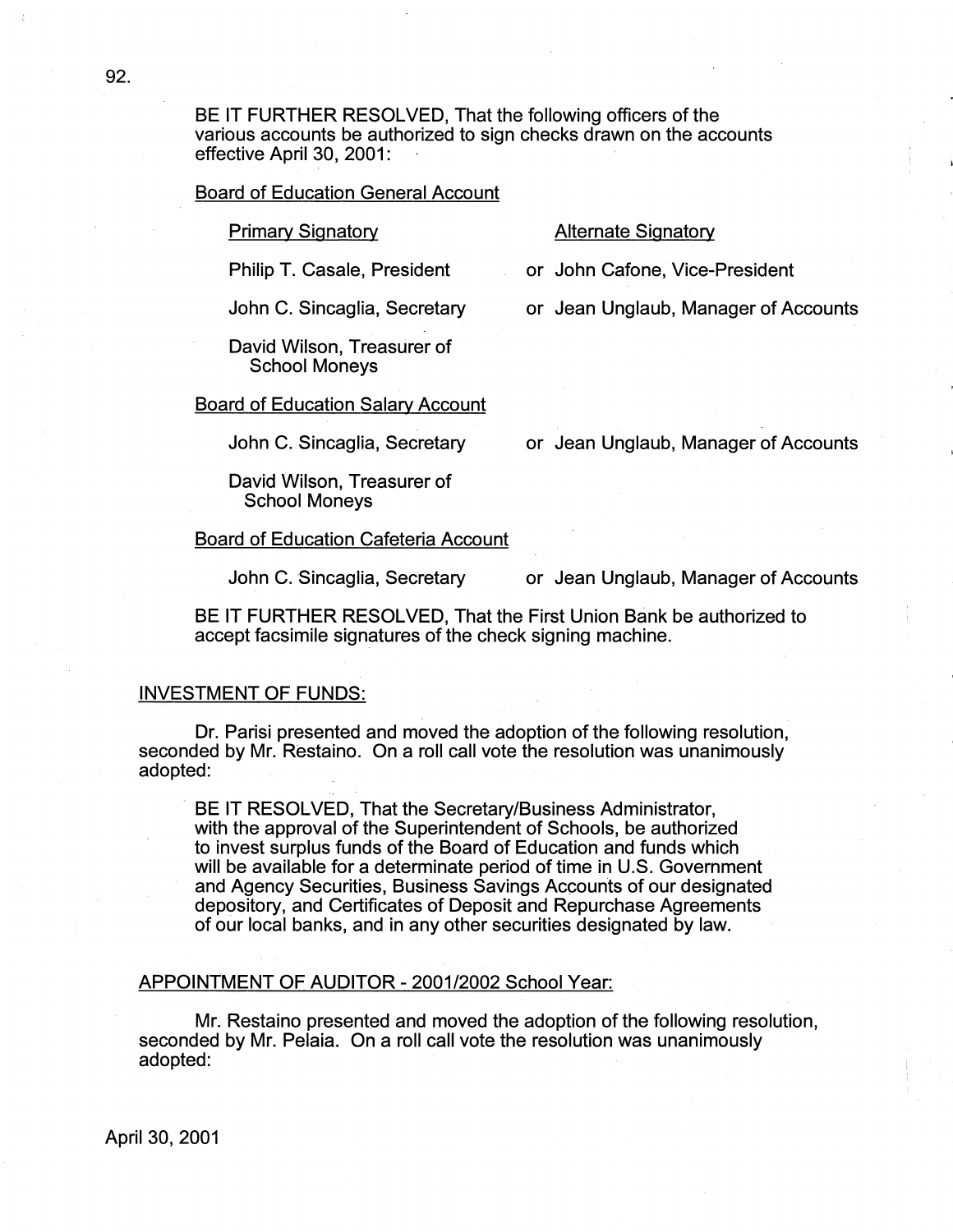WHEREAS, there exists a need for an annual audit of school accounts, and

WHEREAS, the firm of Lerch, Vinci and Higgins of Fairlawn, NJ is licensed as Public School Accountants and is fully capable of providing this service, and

WHEREAS, Lerch, Vinci and Higgins satisfactorily conducted the school audit in 2000, and will be performing the school audit for the 2000/2001 school year, and

WHEREAS, the Public School Contracts Law (N.J.S.A. 18A:18A) provides for the award of contracts for this type of professional service without competitive bidding, and

WHEREAS, funds are available for this purpose,

**NOW,** THEREFORE, BE IT RESOLVED by the Board of Education of the Township of Nutley as follows:

- 1. The firm of Lerch, Vinci and Higgins of Fairlawn, NJ is hereby appointed auditors for the accounts of the Board of Education for the 2001/2002 school year at a fee of \$21,500.
- 2. This contract is awarded without competitive bidding as a professional service under the provisions of the Public School Contracts law.

#### APPOINTMENT OF ATTORNEY AND NEGOTIATOR/CONSULTANT:

Mr. Restaino presented and moved the adoption of the following resolution, seconded by Mr. Pelaia. Upon being put to a roll call vote the resolution was adopted with Mrs. Alamo, Mr. Catone, Dr. Casale, Mr. Genitempo, Mr. Moscaritola, Mr. Pelaia, and Mr. Restaino voting aye and Dr. Parisi abstaining.

WHEREAS, there exists from time to time a need for legal services and negotiations/consultant services for the Board of Education, and

WHEREAS, funds are available for this purpose, and

WHEREAS, the Public School Contracts Law (NJSA 18A:18A-5) provides for the award of contracts for this type of professional service without competitive bidding, and

WHEREAS, the firm of Gaccione, Pomaco & Beck of Belleville, NJ is well qualified and capable of providing these services,

NOW, THEREFORE, BE IT RESOLVED by the Board of Education of the Township of Nutley that the firm of Gaccione, Pomaco & Beck of Belleville, NJ is hereby appointed Board attorney and negotiator/consultant for the 2001/2002 school year at an hourly rate of \$125.00.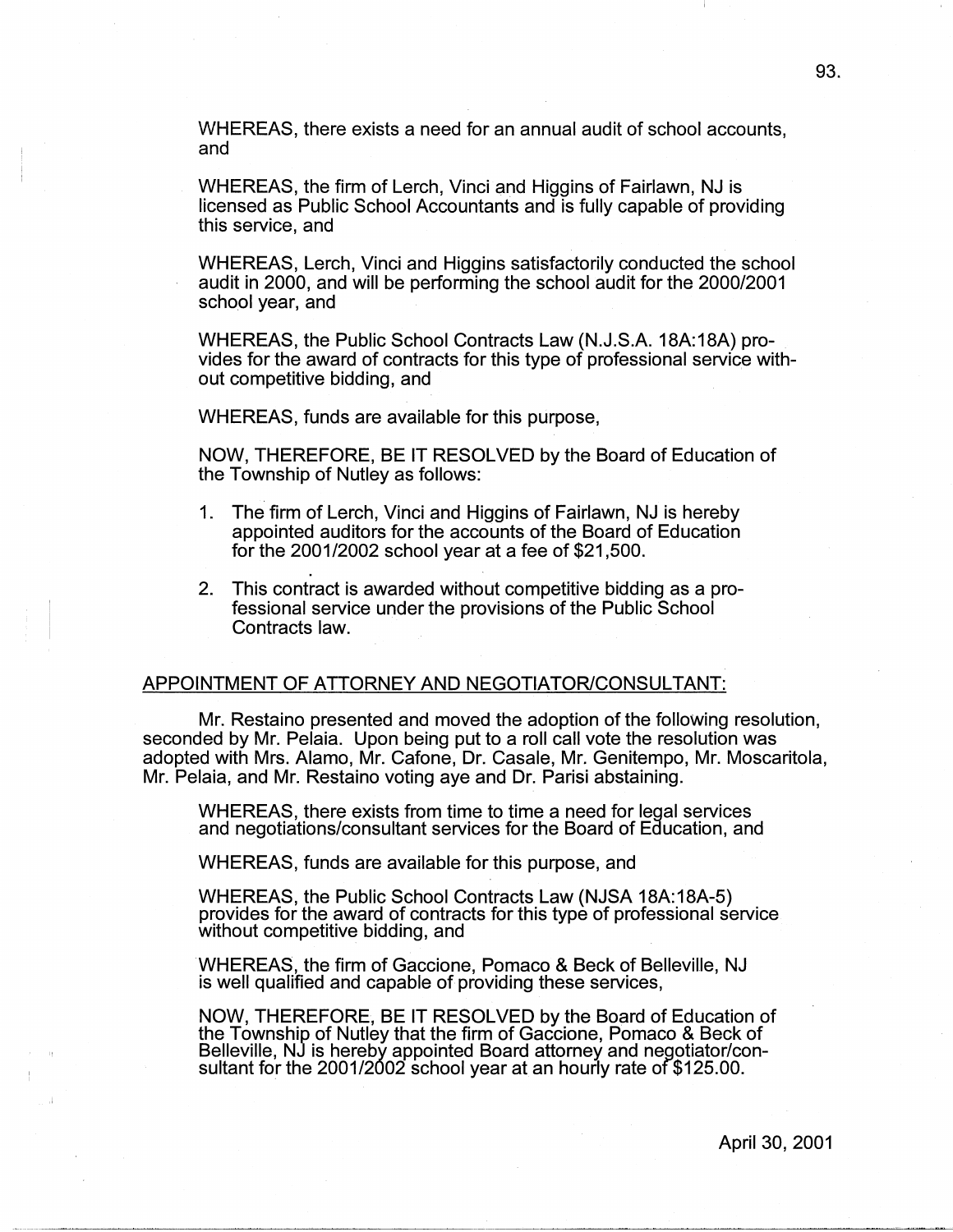Mr. Sincaglia stated that there are some hold-over matters that the firm of Genova, Burns & Vernoia will handle on a case-by-case basis. He noted any new items will be referred to the Board's new attorney Gaccione, Pomaco & Beck.

#### CURRICULUM APPROVAL:

Mrs. Alamo presented and moved the adoption of the following resolution, seconded by Mr. Restaino. On a roll call vote the resolution was unanimously adopted:

BE IT RESOLVED, That the curriculum as described in the district selected course guides, courses of study, curriculum guides and program material, listed on the attached Schedule B, be adopted for use in Grades K-12 of the Public Schools of Nutley for the 2001/2002 school year.

### LEASE OF BOARD PROPERTY ON OVERLOOK TERRACE:

Mr. Catone presented and moved the adoption of the following resolution, seconded by Mr. Moscaritola. On a roll call vote the resolution was unanimously adopted:

BE IT RESOLVED, That the Board of Education leases 20 feet of property owned by it, known as Lot Number 14, Block 212 (Overlook Terrace, rear entrance of Spring Garden School playground), on the tax maps of the Township of Nutley, to John Janiec and Mrs. Anne Janiec, his wife, for a term beginning May 1, 2001 and terminating April 30, 2002, at a term rental of One Dollar (\$1.00) in accordance with all requirements specified in the lease.

BE IT FURTHER RESOLVED, That the Board of Education hereby authorizes its officers to execute said lease.

#### LEASE - 21 Romano Street:

Mr. Catone presented and moved the adoption of the following resolution, seconded by Mr. Moscaritola. On a roll call vote the resolution was unanimously adopted:

BE IT RESOLVED by the Board of Education that it hereby leases to Nicholas DelMauro, owner of the property known as 21 Romano Street, Nutley, New Jersey, a strip of land 20 feet in width running along the westerly line of the premises of said lessee for the full width thereof, which said premises are listed as Block 18, Lots 45 and 46 in the tax assessor's books of the Township of Nutley, and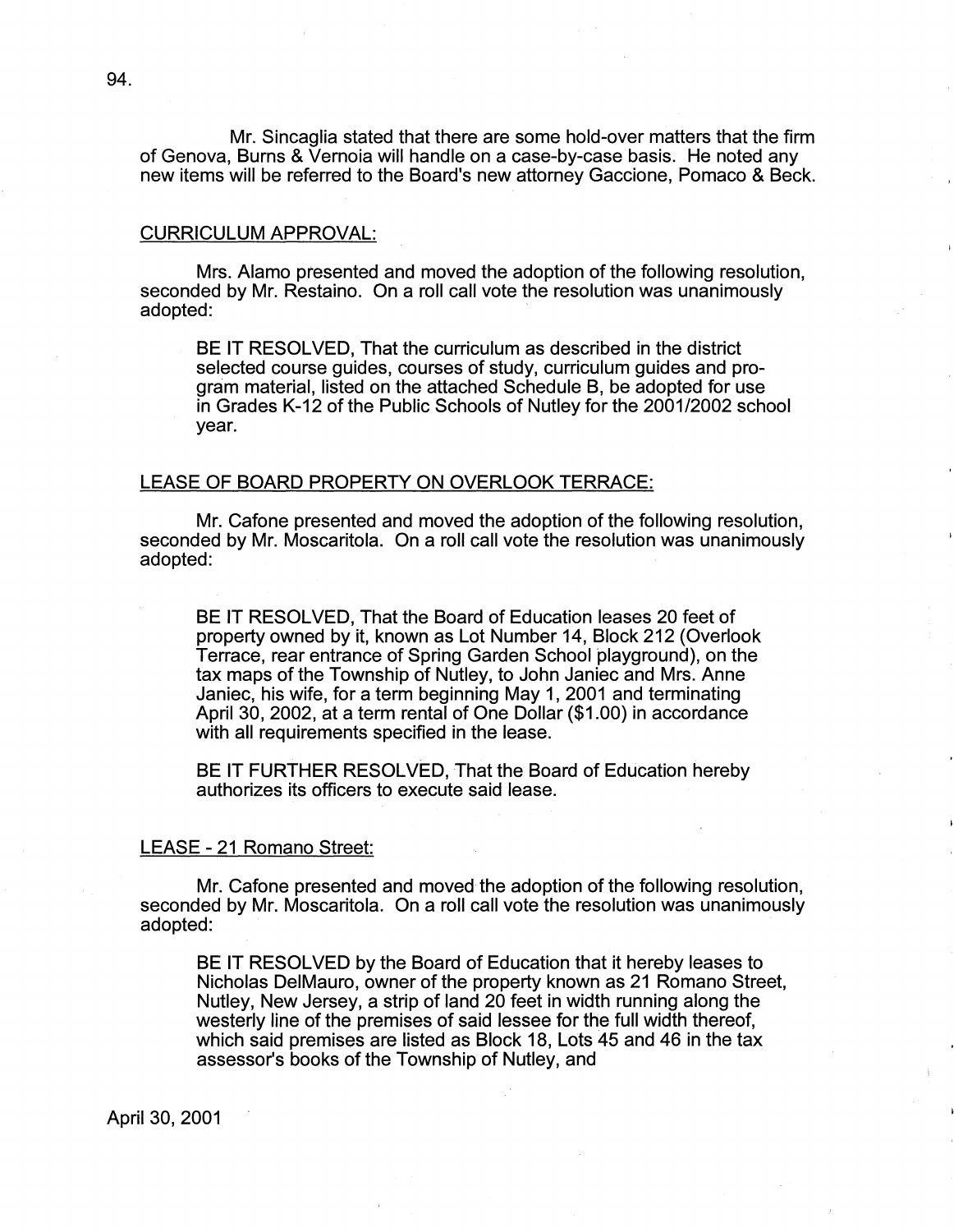BE IT FURTHER RESOLVED, That said lease be written for a term commencing May 1, 2001 and terminating April 30, 2002, at a term rental of One Dollar (\$1.00), and

BE IT FURTHER RESOLVED, That the Board of Education hereby authorizes its officers to execute said lease.

## Mrs. Roncaglio returned at 7:48 p.m.

### LEASE - 22 Romano Street:

Mr. Genitempo presented and moved the adoption of the following resolution, seconded by Mr. Pelaia. On a roll call vote the resolution was unanimously adopted:

BE IT RESOLVED by the Board of Education of the Township of Nutley, that it hereby leases to Angelo Rotonda, owner of the property known as 22 Romano Street, Nutley, New Jersey, a strip of land 25 feet in width running along the westerly line of the premises of said lessee for the full width thereof, which said premises are listed as Block 18, Lots 78 and 79 in the tax assessor's books of the Township of Nutley, and

BE IT FURTHER RESOLVED, That said lease be written for a term commencing May 1, 2001 and terminating April 30, 2002, at a term rental of One Dollar (\$1.00), and

BE IT FURTHER RESOLVED, That the Board of Education hereby authorizes its officers to execute said lease.

PUPIL TRANSPORTATION VEHICLE BIDS (Type "A" Sixteen Passenger Single Rear Wheel Gas Engine School Bus):

Mr. Moscaritola presented and moved the adoption of the following resolution, seconded by Mr. Pelaia. On a roll call vote the resolution was unanimously adopted:

WHEREAS, bids for a 2001 Type "A" Sixteen (16) Passenger Single Rear Wheel Gas Engine School Bus were advertised on March 29, 2001, and

WHEREAS, sealed bids were publicly opened and read aloud on April 19, 2001 at 11 :00 a.m. in the office of the Secretary/Business Administrator, and

WHEREAS, the following bids were received in the following amounts: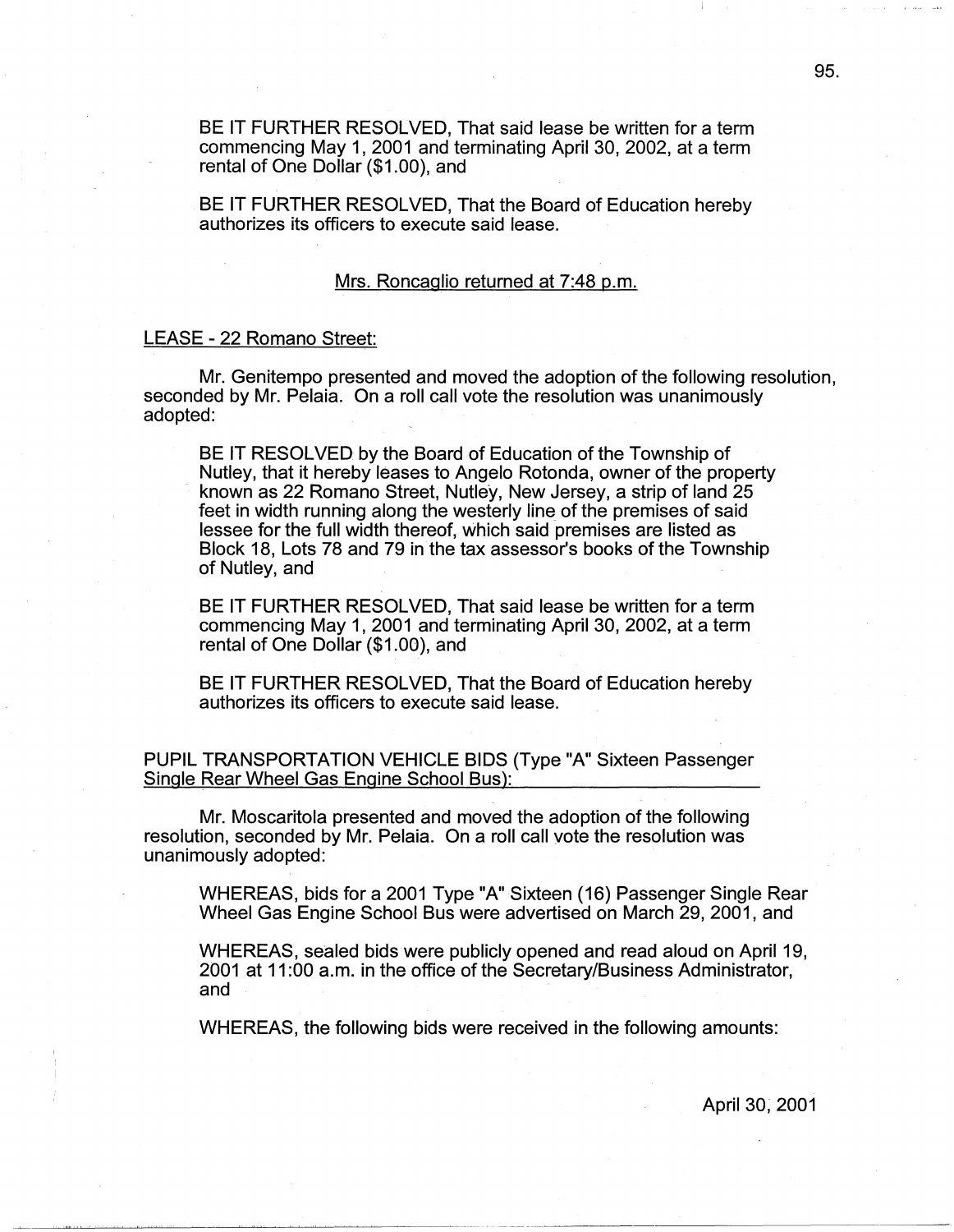| Arcola Bus Sales<br>Carlstadt, NJ          | \$33,068 |
|--------------------------------------------|----------|
| Am Tran Bus Sales<br>Carlstadt, NJ         | \$34,950 |
| <b>Jersey Bus Sales</b><br>Bordentown, NJ  | \$37,135 |
| Wolfington Body Co., Inc.<br>Mt. Holly, NJ | \$33,900 |

and

WHEREAS, the bid of Arcola Bus Sales appears to meet all specifications,

NOW, THEREFORE, BE IT RESOLVED, That the Board of Education awards the contract for a 2001 Type "A" Sixteen (16) Passenger Single Rear Wheel Gas Engine School Bus to Arcola Bus Sales, Carlstadt, NJ at their low bid price of \$33,068.

PUPIL TRANSPORTATION VEHICLE BIDS (Type "A" 12 + 1 W/C or 8 + 2 W/C Passenger Gas Engine School Bus):

Dr. Parisi presented and moved the adoption of the following resolution, seconded by Mr. Restaino. On a roll call vote the resolution was unanimously adopted:

WHEREAS, bids for a 2001 Type "A" 12 + 1 W/C or 8 + 2 W/C Passenger Gas Engine School Bus were advertised on March 29, 2001, and

WHEREAS, sealed bids were publicly opened and read aloud on April 19, 2001 at 11 :00 a.m. in the office of the Secretary/Business Administrator, and

WHEREAS, the following bids were received in the following amounts:

| Am Tran Bus Sales       | <b>Base Bid</b> | \$43,900 |
|-------------------------|-----------------|----------|
| Carlstadt, NJ           | Incl. Alternate | \$43,900 |
| <b>Jersey Bus Sales</b> | <b>Base Bid</b> | \$41,084 |
| Bordentown, NJ          | Incl. Alternate | \$42,584 |

and

WHEREAS, the bid of Jersey Bus Sales appears to meet all specifications,

· April 30, 2001